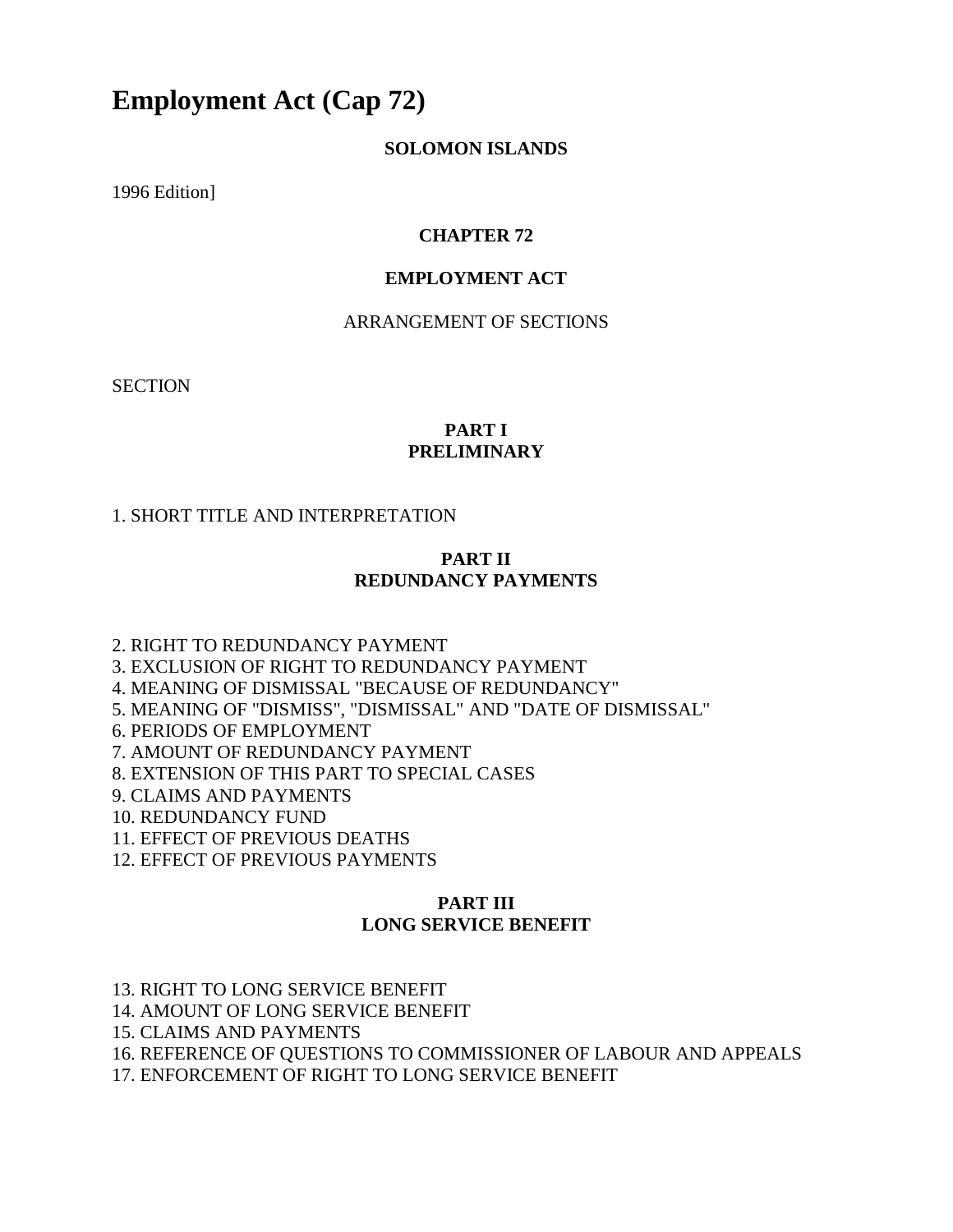#### **PART IV CONTRACTS OF EMPLOYMENT AND EMPLOYERS' LIABILITY INSURANCE**

#### 18. WRITTEN PARTICULARS OF TERMS OF EMPLOYMENT 19. CONTRACTS EMPLOYING MANUAL WORKERS, ETC., ABROAD 20. EMPLOYERS' LIABILITY INSURANCE

#### **PART V GENERAL**

21. NOTICE OF REDUNDANCY, ETC. 22. EXCLUDED EMPLOYEES 23. GOVERNMENT EMPLOYMENT 24. REGULATIONS 25. SUPPLEMENTARY PROVISIONS

SCHEDULE 1 SCHEDULE 2 SCHEDULE 3

------------------------------------

#### **CHAPTER 72**

#### **EMPLOYMENT**

AN ACT TO PROVIDE FOR REDUNDANCY PAYMENTS AND PENSION BENEFITS FOR LONG SERVICE; TO REQUIRE EMPLOYERS TO PROVIDE WRITTEN PARTICULARS OF TERMS OF EMPLOYMENT AND INSURE AGAINST LIABILITY FOR INJURY OR DISEASE SUFFERED BY THEIR EMPLOYEES; TO AMEND THE LABOUR ACT; AND FOR CONNECTED PURPOSES

> *1 of 1981 3 of 1981 8 of 1982*

*[Pts 1, II & III, Pt IV. (ss. 18 & 19), and Pt V (ss. 21, 22, 24, 25 & 26 ... 1st June 1981 Pt IV (s. 20) ... 1st October 1981 Pt V (s. 23) ... 1st January 1982]*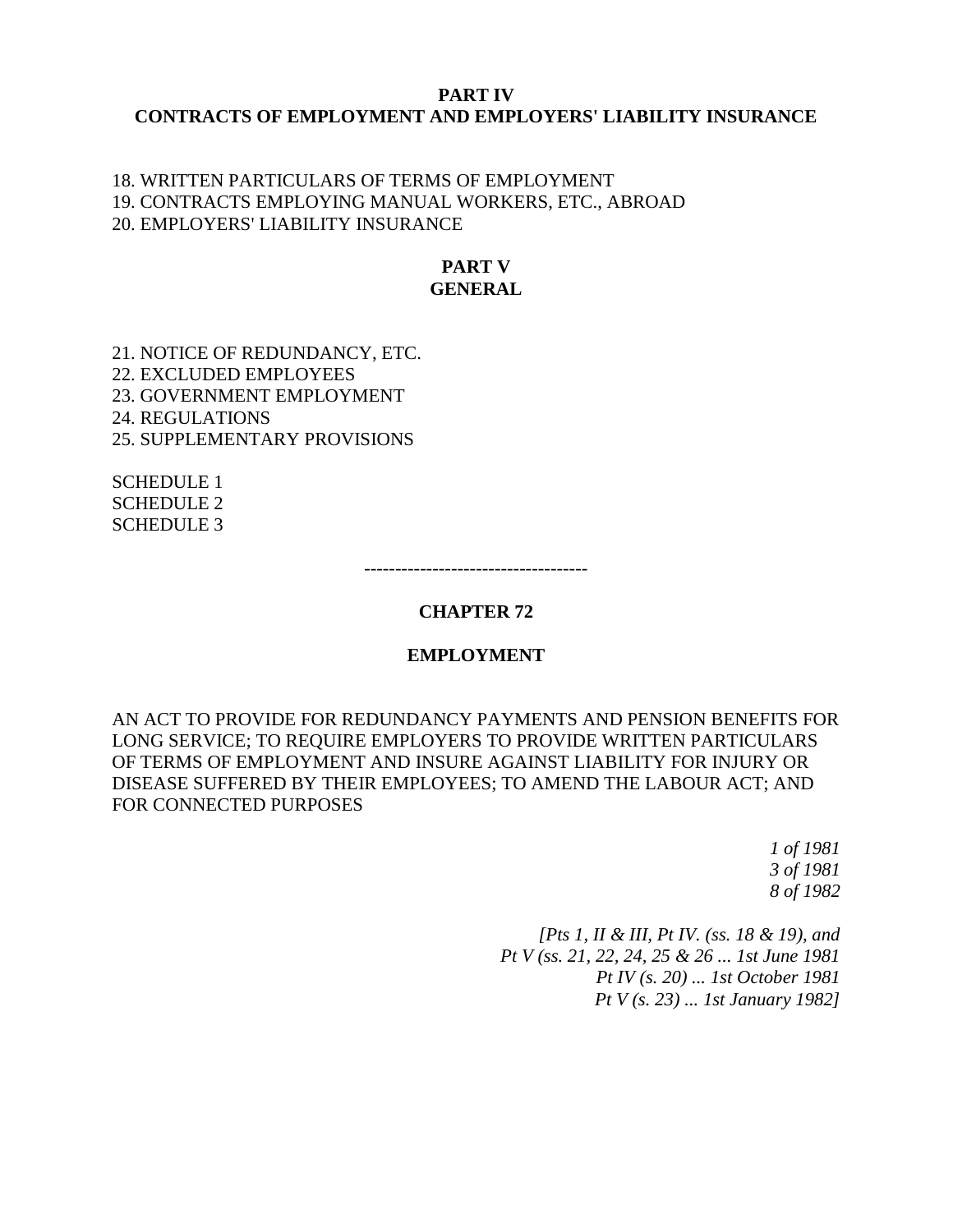## **PART I PRELIMINARY**

#### **Short title and interpretation**

**1.**-(1) This Act may be cited as the Employment Act.

(2) Schedule 3 contains a glossary of terms, and in this Act unless the context otherwise requires any expression for which there is an entry in the first column of the Schedule-

*(a)* has the meaning given against it in the second column; or

*(b)* is to be construed in accordance with directions given against it in the second column.

#### **PART II REDUNDANCY PAYMENTS**

#### **Right to redundancy payment**

**2.**-(1) Where-

*(a)* an employee is dismissed by his employer, and

*(b)* the dismissal is because of redundancy, and

*(c)* the employee has been continuously employed for a period of twenty-six weeks or more ending with the date of his dismissal,

then, subject to the following provisions, the employer shall be liable to pay him a sum calculated in accordance with section 7 (in this Part referred to as a "redundancy payment").

(2) This Part has effect in relation to dismissals occurring on or after the 1st October 1976 as it has effect in relation to dismissals occurring on or after the date on which this Part comes into effect; but no liability to make a redundancy payment shall be taken to arise before the date on which this Part comes into effect.

#### **Exclusion of right to redundancy payment**

**3.**-(1) An employee who is dismissed because of redundancy is not entitled to a redundancy payment if-

*(a)* on the date of his dismissal he has attained the age of fifty years; or

*(b)* he is dismissed in circumstances in which his employer is entitled to terminate his contract without notice by reason of the employee's conduct.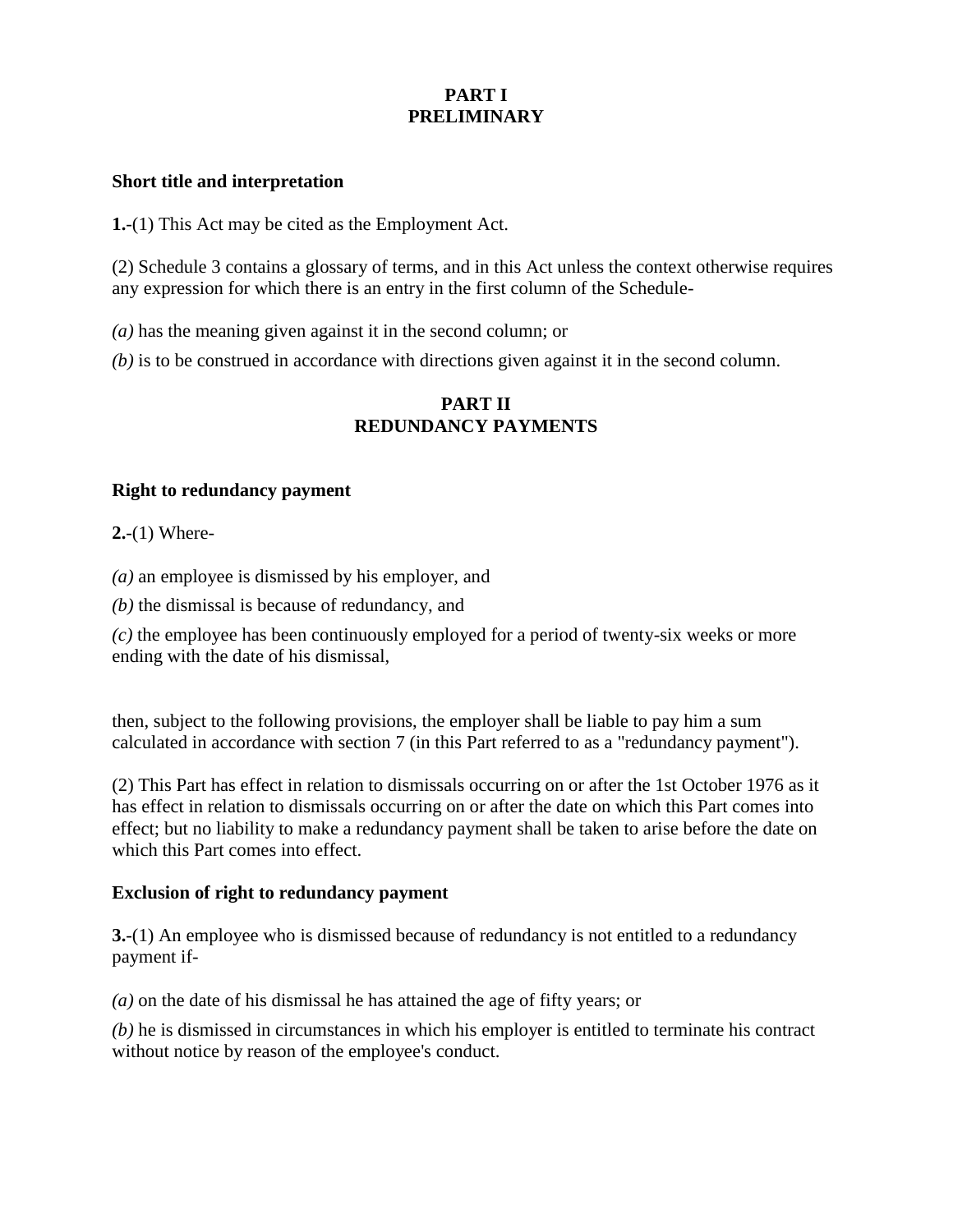(2) An employee who is dismissed because of redundancy is not entitled to a redundancy payment if-

*(a)* before the ending of his employment under the previous contract, the employer has made him an offer in writing to renew his contract, or to re-engage him under a new contract; and

*(b)* where the terms and conditions of his employment under the new or renewed contract would differ from the terms and conditions under the previous contract, the offer specifies the differences and is an offer of suitable employment for the employee; and

*(c)* the renewal or re-engagement would take place not more than four weeks after the ending of his employment under the previous contract; and

*(d)* the employee unreasonably refuses the offer.

### **Meaning of dismissal "because of redundancy"**

**4.**- (1) For the purposes of this Act, when an employee is dismissed his dismissal is to be taken to be because of redundancy if it is attributable wholly or mainly to-

*(a)* the fact that his employer has ceased, or intends to cease-

(i) to carry on the business for the purposes of which the employee was employed by him; or

(ii) to carry on that business in the place where the employee was so employed; or

*(b)* the fact that the requirements of that business-

(i) for employees to carry out work of a particular kind; or

(ii) for employees to carry out work of a particular kind in the place where he was so employed,

have ceased or diminished or are expected to cease or diminish.

(2) Where an employee has been dismissed by his employer and the question whether he is entitled to a redundancy payment is referred to the Trade Disputes Panel or any court, then for the purposes of the reference, the employee shall be presumed to have been dismissed because of redundancy unless the contrary is proved.

*8 of 1982, s.8*

### **Meaning of "dismiss", "dismissal" and "date of dismissal"**

**5.**-(1) Subject to the following provisions, for the purposes of this Act an employee is dismissed by his employer if and only if-

*(a)* the contract under which he is employed is terminated by the employer (by notice or otherwise); or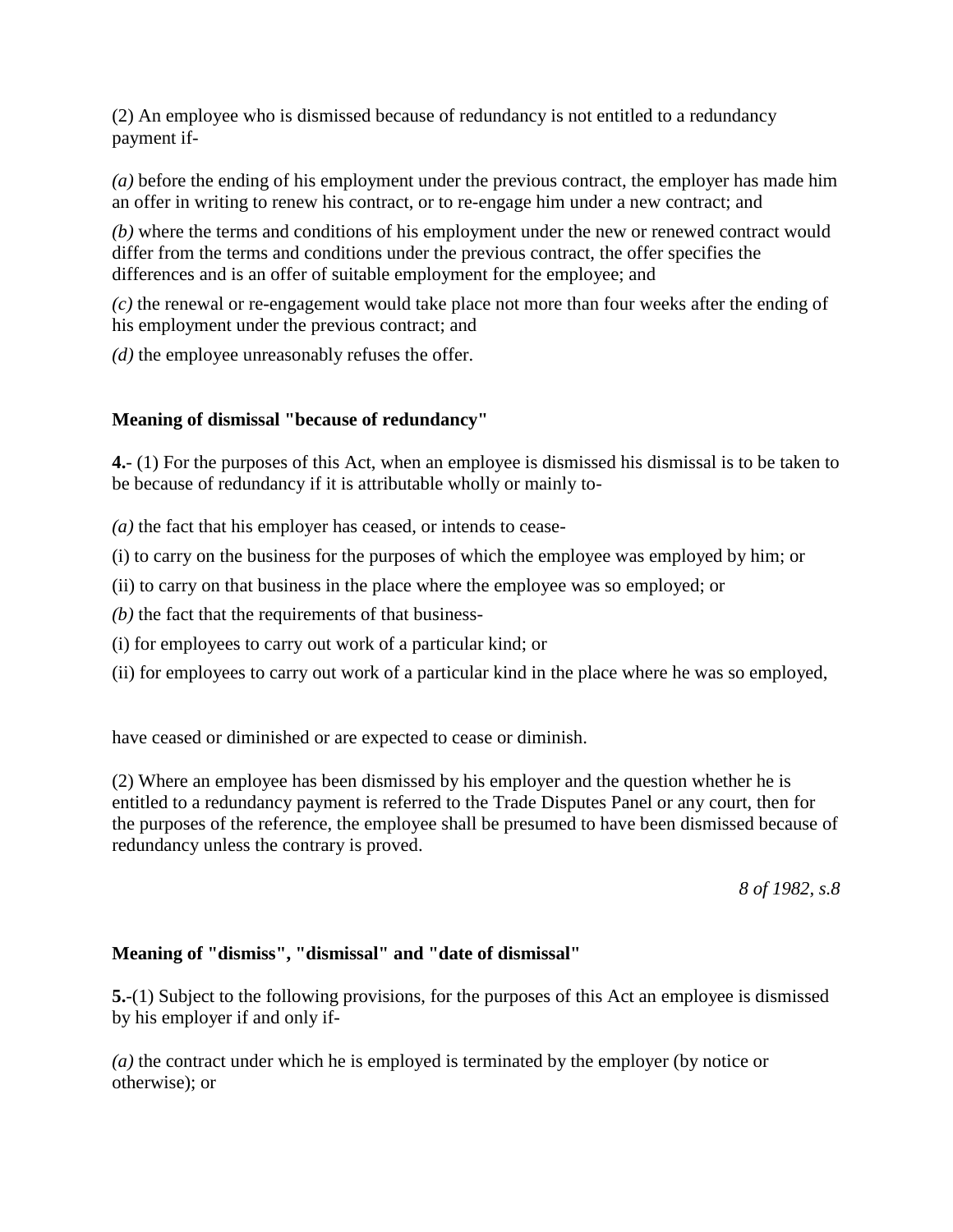*(b)* the contract under which he is employed is a fixed term contract and the term expires without being renewed under the same contract.

(2) If-

*(a)* an employee's contract of employment is renewed, or he is re-engaged under a new contract of employment, in pursuance of an offer made by his employer before the ending of his employment under the previous contract; and

*(b)* the renewal or re-engagement takes effect not more than four weeks after the ending of his employment under the previous contract; and

*(c)* no redundancy payment is made in respect of the ending of that employment,

then, the employee shall not be regarded as having been dismissed by his employer by reason of the ending of his employment under the previous contract.

(3) For the purposes of this Act, where an employee is dismissed, the date of his dismissal-

*(a)* if his contract of employment is terminated by notice, means the date on which the notice expires; and

*(b)* if his contract of employment is terminated without notice, means the date on which the termination takes effect; and

*(c)* if he is employed under a contract for a fixed term and the term expires as mentioned in subsection (1) *(b)*, means the date on which the term expires.

## **Periods of employment**

**6.-**(1) For the purposes of this Part, Schedule 1 shall have effect to determine-

*(a)* the length of an employee's period of employment; and

*(b)* whether that employment has been continuous.

(2) For the purposes of this Part, a person's employment during any period shall be presumed to have been continuous unless the contrary is shown.

## **Amount of redundancy payment**

**7.**-(1) Subject to subsections (2) and (3), the amount of a redundancy payment to which an employee is entitled in any case is-

## **PE** x 1/26 x **BW**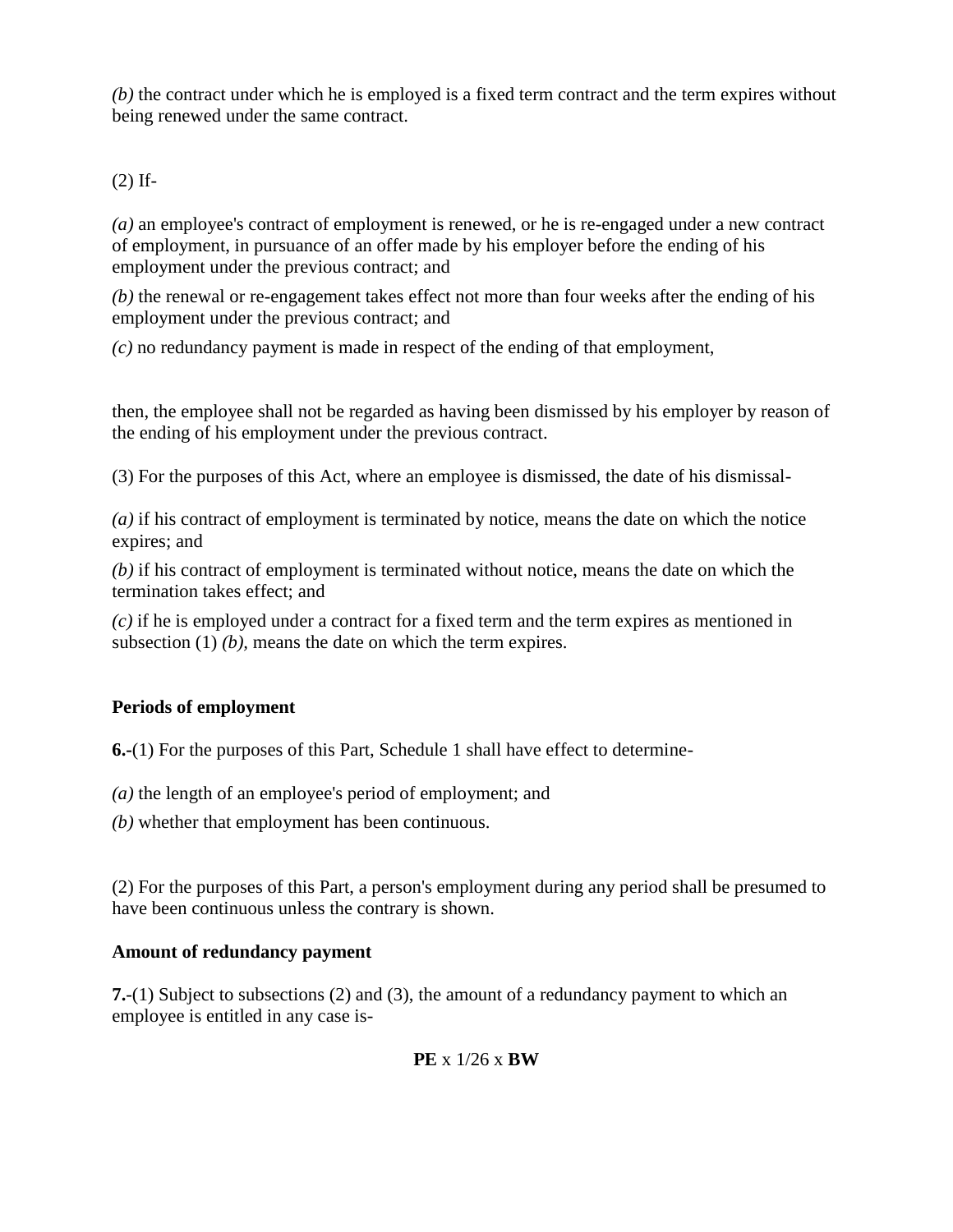where-

"**PE**" is the number of weeks for in the period of employment; and

"**BW**" is the basic weekly wage for the employment on the date of the dismissal to which the redundancy payment relates.

(2) In no case shall the amount of the redundancy payment exceed BW x 65.

(3) For the purposes of subsection (1), "PE" does not include any week in the period of employment if the employee is eligible for, or has been paid, long service benefit in respect of that week.

### **Extension of this Part to special cases**

**8.-**This Part shall apply with the necessary modifications to cases falling within the general purposes of this Part, so that, in proper cases, this Part shall apply to the cases referred to in column 1 of Schedule 2 in the manner specified in column 2.

#### **Claims and payments**

**9.**-(1) An employee is not entitled to a redundancy payment unless, before the end of the period of two years beginning with the relevant date-

*8 of 1982, ss. 8 & 9*

*(a)* the payment has been agreed; or

*(b)* the employee has made a claim for the payment by notice in writing to the employer; or

*(c)* any question as to the right of the employee to the payment, or as to the amount of the payment, has been referred to the Trade Disputes Panel; or

*(d)* the employee has presented a complaint to the Trade

Disputes Panel under section 6 of the unfair Dismissal Act that, on the relevant date, he was unfairly dismissed.

Cap. 77

(2) In this section "the relevant date"-

*(a)* where the dismissal occurred before the date on which this Part comes into effect, means that date; and

*(b)* in any other case, means the date of dismissal.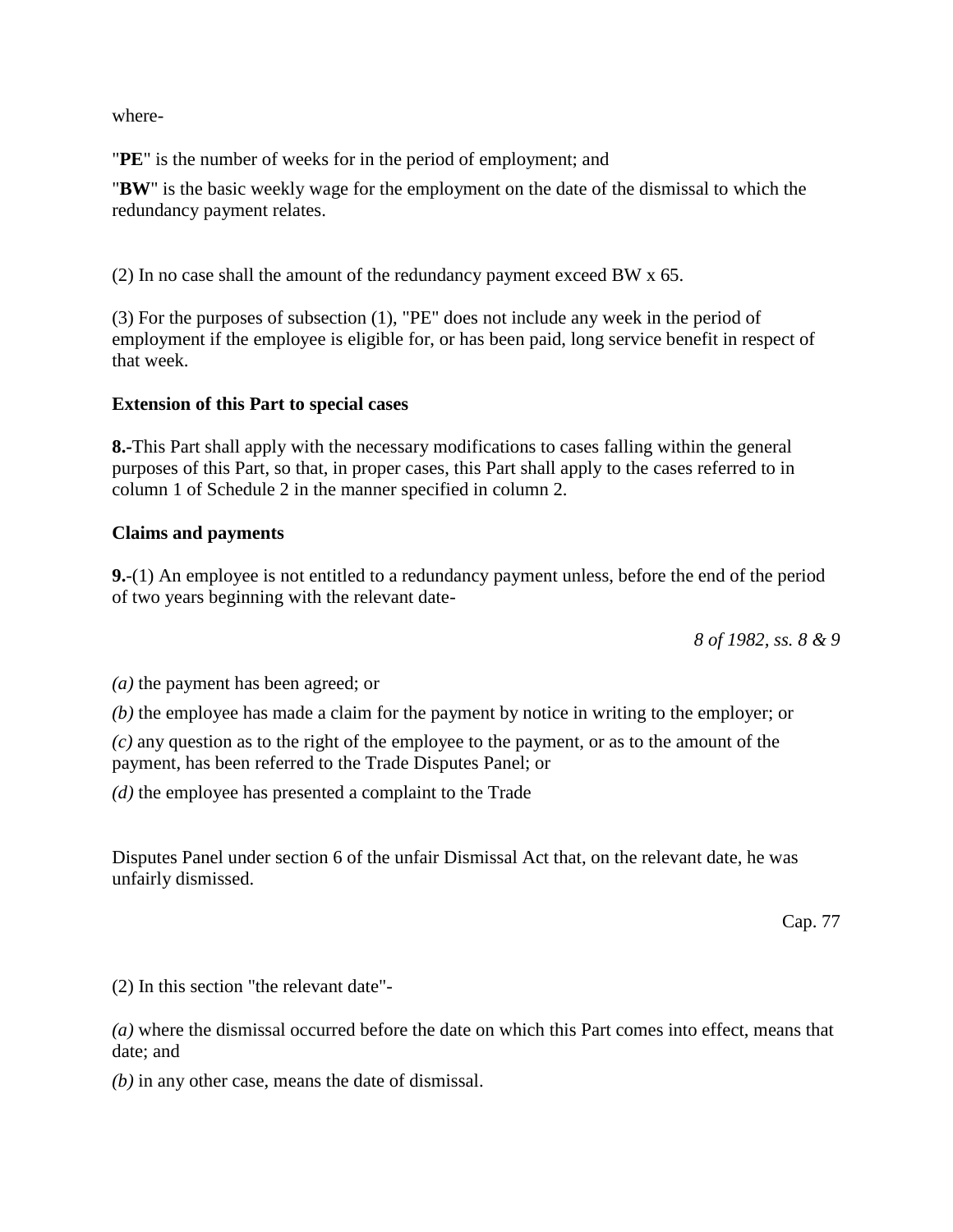(3) Where an employer makes a redundancy payment to an employee (after the date on which this Part comes into effect), he shall give the employee a written statement indicating how the amount of the payment has been calculated.

(4) A person who, without reasonable excuse, fails to comply with subsection (3) shall be guilty of an offence and liable to a fine of \$500.

## **Redundancy Fund**

**10.**-(1) The Minister may by regulations establish a fund to be called "the Redundancy Fund".

(2) The regulations may provide for payments to be made out of the fund to, or in respect of, any person who is entitled to a redundancy payment but is, for any reason, unable to recover the whole or part of that payment.

(3) The regulations may provide that, for the purpose of raising money towards meeting the expenses of the Fund, the Minister may, from time to time, impose a levy on employers, subject to such limitations and exceptions as may be specified by or under the regulations.

## **Effect of previous deaths**

**11.**-Where this Part confers a right, or imposes an obligation, on a person who has died before this Part comes into force-

*(a)* the right or obligation may be enforced by or against the personal representatives of the deceased; and

*(b)* any act which is authorised or required to be done by the deceased under this Part may or, as the case may be, shall be done instead by his personal representatives.

## **Effect of previous payments**

**12.**-Where this Part imposes any liability to make a redundancy payment in respect of a period of employment, that liability shall be taken to have been discharged to the extent, if any, that payment has been made in respect of that period in purported compliance with Part II of the Labour (Redundancy Payments and Long Service Benefits) Rules 1978 or the Labour (Redundancy Payments and Long Service Benefits) Rules 1979.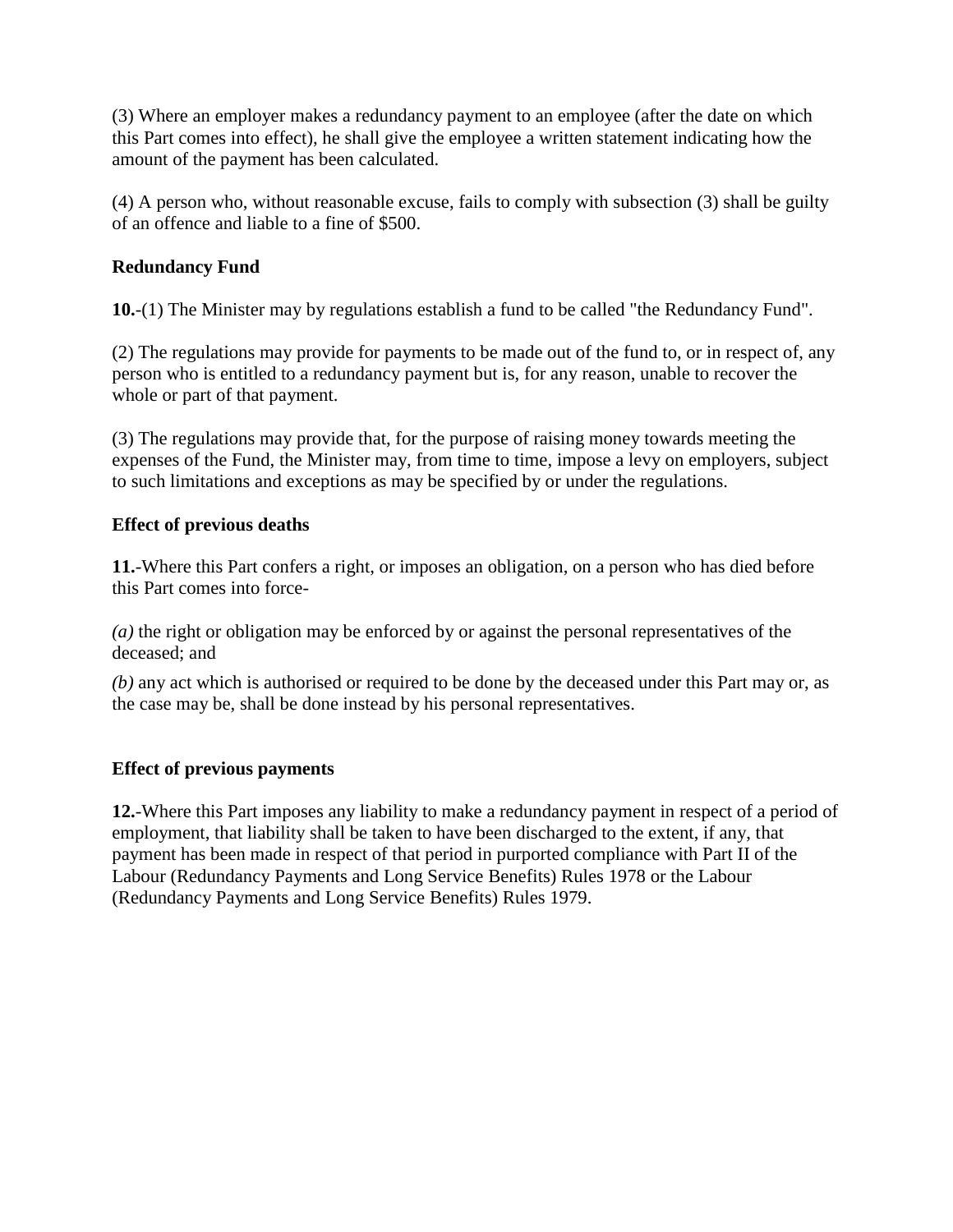### **PART III LONG SERVICE BENEFIT**

#### **Right to long service benefit**

**13.**-(1) In any case where-

*(a)* an employer is or was liable under section 13 of the Solomon Islands National Provident Fund Act (payment of contributions into National Provident Fund) to make a contribution in respect of an employee for any period beginning with 1st October 1976; and

Cap. 109

*(b)* on that date, the employee had been continuously employed by the employer for a period of one year or more,

then, subject to the following provisions, the employer shall be liable to pay the employee a sum calculated in accordance with section 14 (in this Act referred to as "long service benefit").

(2) References in this Part to an employer and his employees are references to a person who was, on 1st October 1976, an employer for the purposes of the Solomon Islands National Provident Fund Act and to his employees for those purposes on that date.

(3) The following provisions of Part II, that is–

section 6 and Schedule 1 section 11 and 12

shall have effect for the purposes of this Part as they have effect for the purposes of that Part and as if-

*(a)* any reference to a redundancy payment were a reference to long service benefit; and

*(b)* the reference in section 12 to Part II of the rules there mentioned were a reference to Part III of those rules.

#### **Amount of long service benefit**

**14.**-(1) Subject to subsection (2), the amount of long service benefit to which an employee is entitled in any case is-

 $PE \times 1/29 \times BW$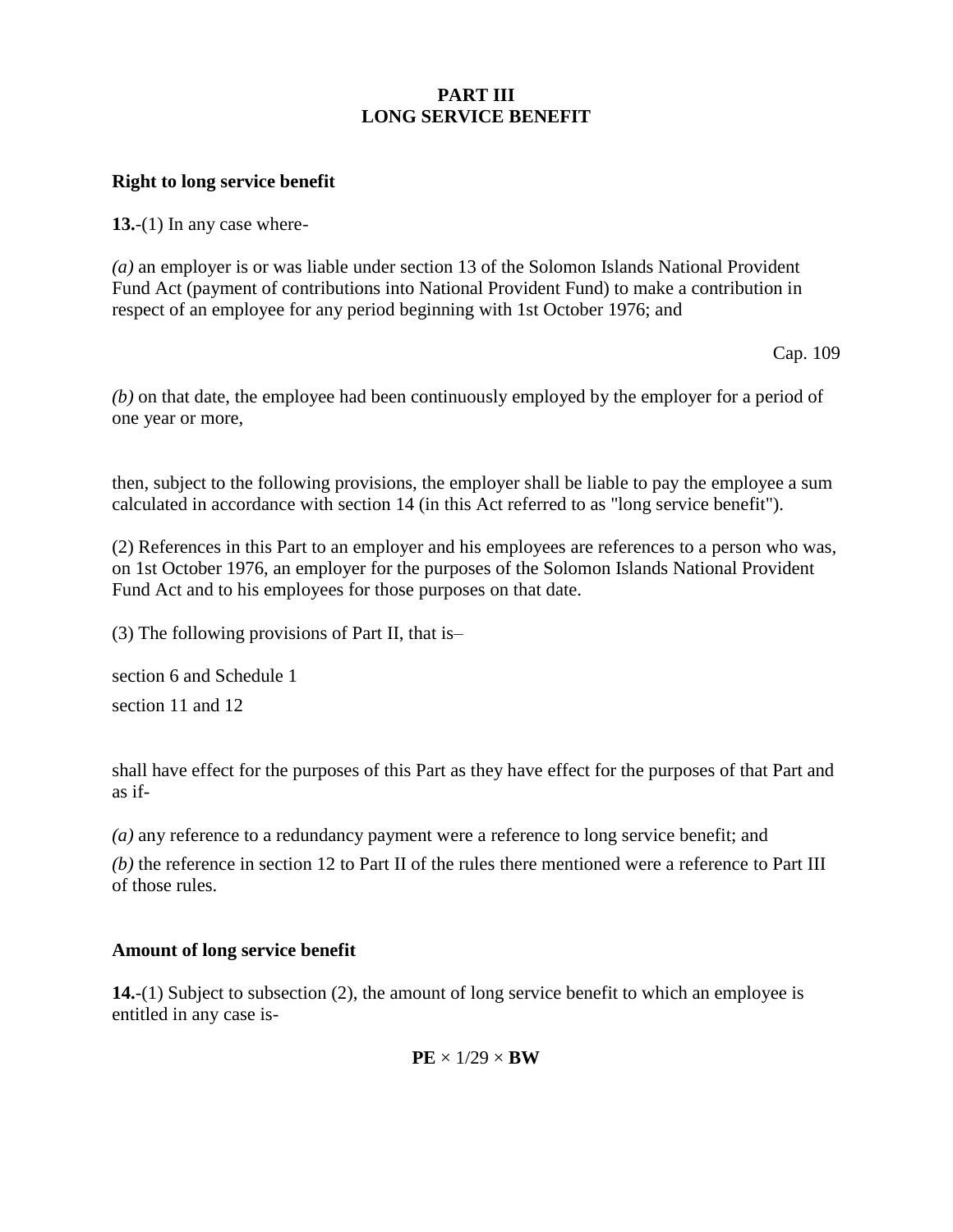where-

"**PE**" is the number of weeks in the period of employment had been employed (whether continuously or not) by the employer on 1st October 1976; and

"**BW**" is the basic weekly wage for the employment on 1st October 1976.

(2) Any week in relation to which the employer has contributed in respect of the employee towards any scheme the purposes of which include the provision of benefits for the employee after the ending of his employment shall be left out of account in calculating PE.

(3) If the employee has completed five or more years of qualifying service (as defined in the Pensions Rules) and is or will be eligible for a pension or gratuity under the Pensions Act, then, any week of qualifying service shall be left out of account in calculating PE.

Cap 107

#### **Claims and payments**

**15.**-(1) An employee is not entitled to payment of long service benefit unless, on or before 31st December 1982 -

*(a)* the payment has been agreed; or

*(b)* the employee has made a claim for the payment by notice in writing to the employer; or

*(c)* any question as to the right of the employee to the payment, or as to the amount of the payment, has been referred to the Commissioner of Labour.

(2) Where an employer makes a payment of long service benefit to an employee (after the date on which this Part comes into effect) he shall give the employee a written statement indicating how the amount of the payment has been calculated.

(3) A person who, without reasonable excuse, fails to comply with subsection (2) shall be guilty of an offence and liable to a fine of \$500.

### **Reference of questions to Commissioner of Labour and appeals**

*8 of 1982, s. 8(2)*

**16.**-(1) Any question arising under this Part as to the right of any person to long service benefit, or as to the amount of the benefit, shall be referred to and determined by the Commissioner of Labour.

(2) An appeal shall lie to the High Court on any question of law arising from any decision of, or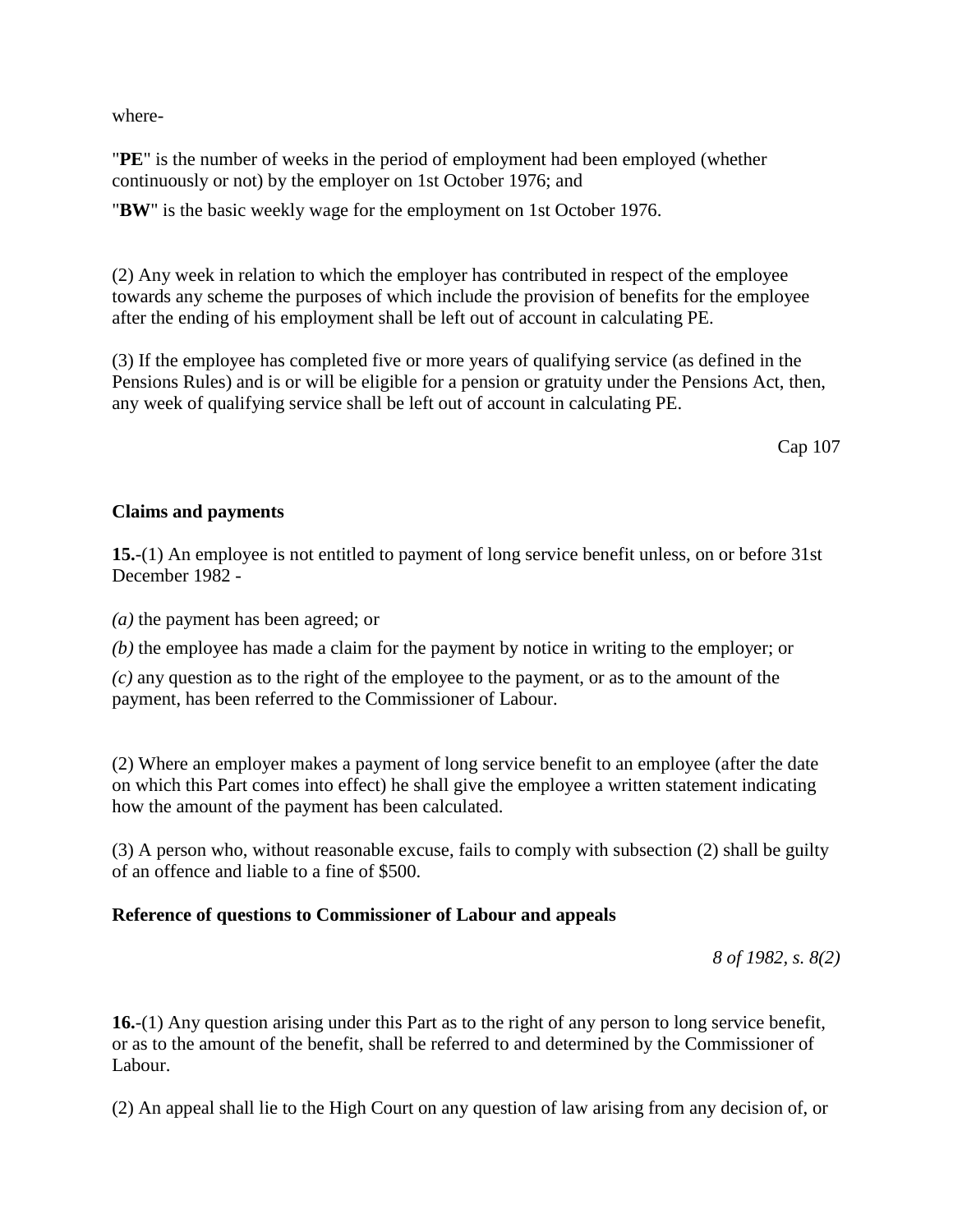arising in any proceedings before, the Commissioner of Labour under subsection (1).

#### **Enforcement of right to long service benefit payment**

*8 of 1982,s.8 (2)*

**17.**-Where -

*(a)* the Commissioner of Labour has determined that an employer is liable to make long service benefit of a specified amount to an employee; and

*(b)* the benefit has not been made,

the benefit may be recovered as a debt and, accordingly, any Magistrate's Court (irrespective of the financial limits on its jurisdiction) may on a complaint by or on behalf of the employee or the Commissioner of Labour, order the payment of that sum.

### **PART IV CONTRACTS OF EMPLOYMENT AND EMPLOYERS' LIABILITY INSURANCE**

### **Written particulars of terms of employment**

**18.**-(1) It shall be the duty of every employer who has one or more employees-

*(a)* to ensure that, in the case of each employee, the relevant particulars of the terms of his employment are recorded in writing; and

*(b)* either to provide the employee with a copy of the document in which the particulars are recorded or to inform him in writing of the place (being a place that is reasonably accessible to the employee) where that document may be inspected by him.

(2) In subsection (1), "the relevant particulars", in relation to any employment, means particulars of any terms relating to the following matters -

*(a*) the names of the employer and employee;

- *(b)* the date on which the employment began,
- *(c)* the remuneration, and when it is payable;
- *(d)* the hours of work;
- *(e)* holidays, holiday pay and passages;

*(f)* provision about incapacity to work because of sickness or injury, including any provision for sick pay;

*(g)* the length of notice required for termination of the contract of employment;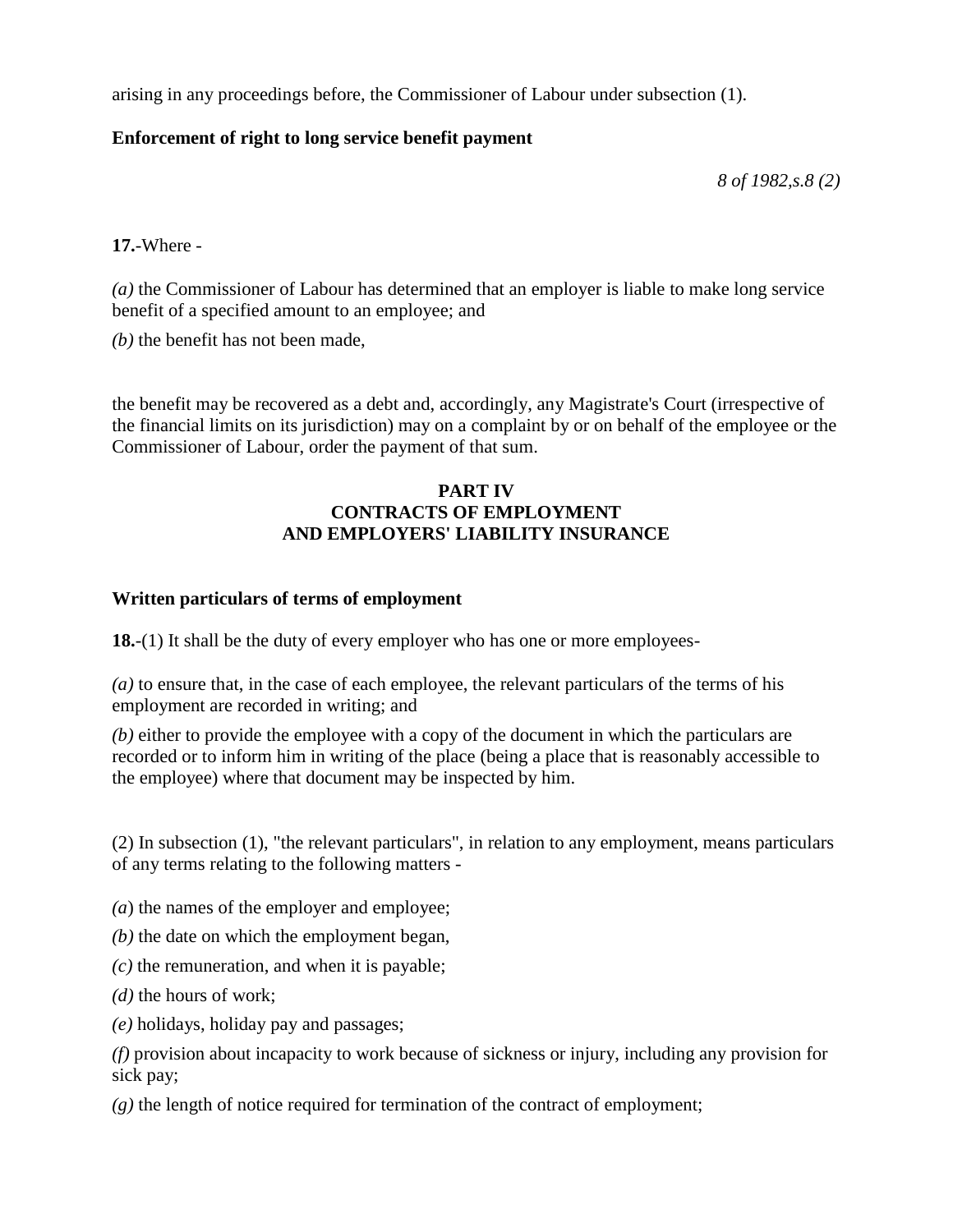*(h)* disciplinary procedures;

*(i)* housing and housing allowance; and

*(j)* any other matter specified for the purposes of this subsection by the Minister by notice in the Gazette.

(3) Section 62 of the Interpretation and General Provisions Act (parliamentary procedure) shall not apply to a notice under subsection (2) *(j)*.

Cap. 85

(4) The duty referred to in subsection (1) arises-

(*a)* on entering into a contract of employment;

*(b)* on the making of any alteration in any teens of the employment relating to the matters specified in subsection (2); and

*(c)* in the case of a contract of employment that is in force on the date on which this section comes into effect, on that date.

(5) A person who fails to comply with the duty referred to in subsection (1) before the end of the period of one month beginning with the date on which the duty arises shall be guilty of an offence and liable to a fine of \$1,000, or six months imprisonment, or both.

(6) In any case where-

*(a)* at the time the contract is entered into, the employee is in Solomon Islands, and

*(b)* the employment is to be wholly or partly outside Solomon Islands,

a person who fails to comply with the duty referred to in sub-section (1) -

(i) before the beginning of the period of fourteen days that ends with the date on which the employee, in accordance with the contract, leaves Solomon Islands, and

(ii) without the written authority of the Commissioner of Labour given for the purposes of this subsection,

shall be guilty of an offence and liable to a fine of \$1,000, or six months imprisonment, or both.

(7) In this section "employee" does not include-

*(a)* a person employed under a contract of apprenticeship;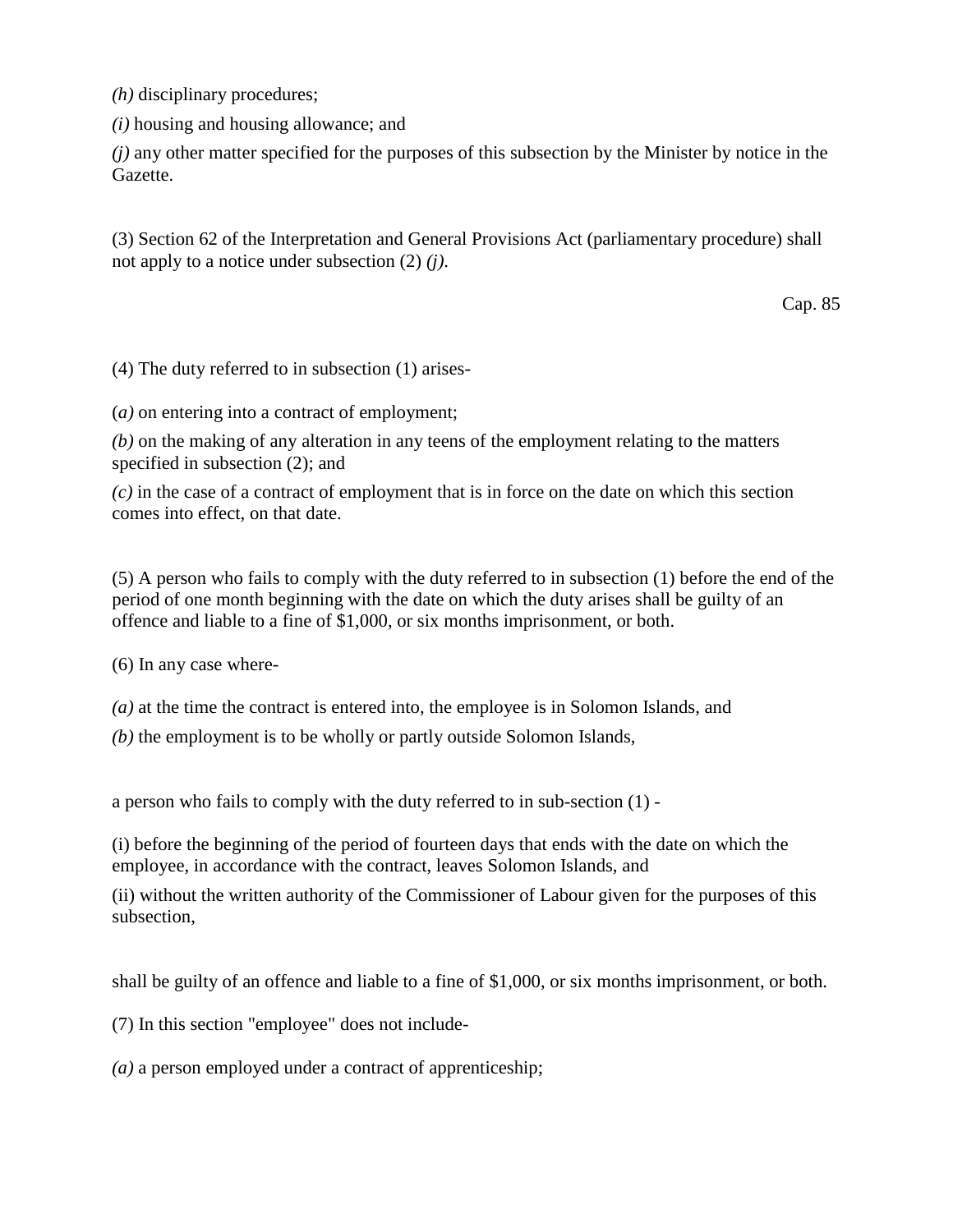*(b)* a person whose contract of employment normally involves employment for less than twentythree hours per week; and

*(c)* a person employed as a domestic servant in a private household;

unless, in any of those cases, subsection (6) applies.

## **Contracts employing manual workers, etc., abroad**

**19.**-(1) In the case of a contract of employment-

- *(a)* to which section 18(6) applies,
- *(b)* which is a contract of employment for manual work or as a seaman, and
- *(c)* where the employee is a citizen,

the employer shall, before the date on which the employee (in accordance with the contract) leaves Solomon Islands, deposit with the Commissioner of Labour a sum of money which, in the opinion of the Commissioner, is sufficient to cover the expense of the employee returning to Solomon Islands on the termination of his contract.

(2) A sum deposited under this section -

*(a)* shall be credited to a deposit account maintained for the purposes of this section; and

*(b)* may be returned to the employer (together with accrued interest) if the Commissioner of Labour is satisfied that the employer can no longer reasonably be expected to bear the expense of the employee returning to Solomon Islands.

(3) A person who fails to comply with subsection (1) shall be guilty of an offence and liable to a fine of \$1,000, or six months imprisonment, or both.

### **Employers, liability insurance**

**20.**-(1) Every employer carrying on any business in Solomon Islands shall insure, and maintain insurance, against liability for bodily injury or disease -

- *(a)* sustained by his employees; and
- *(b)* arising out of and in the course of their employment in Solomon Islands in that business,

whether the liability arises by statute or at common law.

(2) The amount for which an employer is required by this section to insure and maintain insurance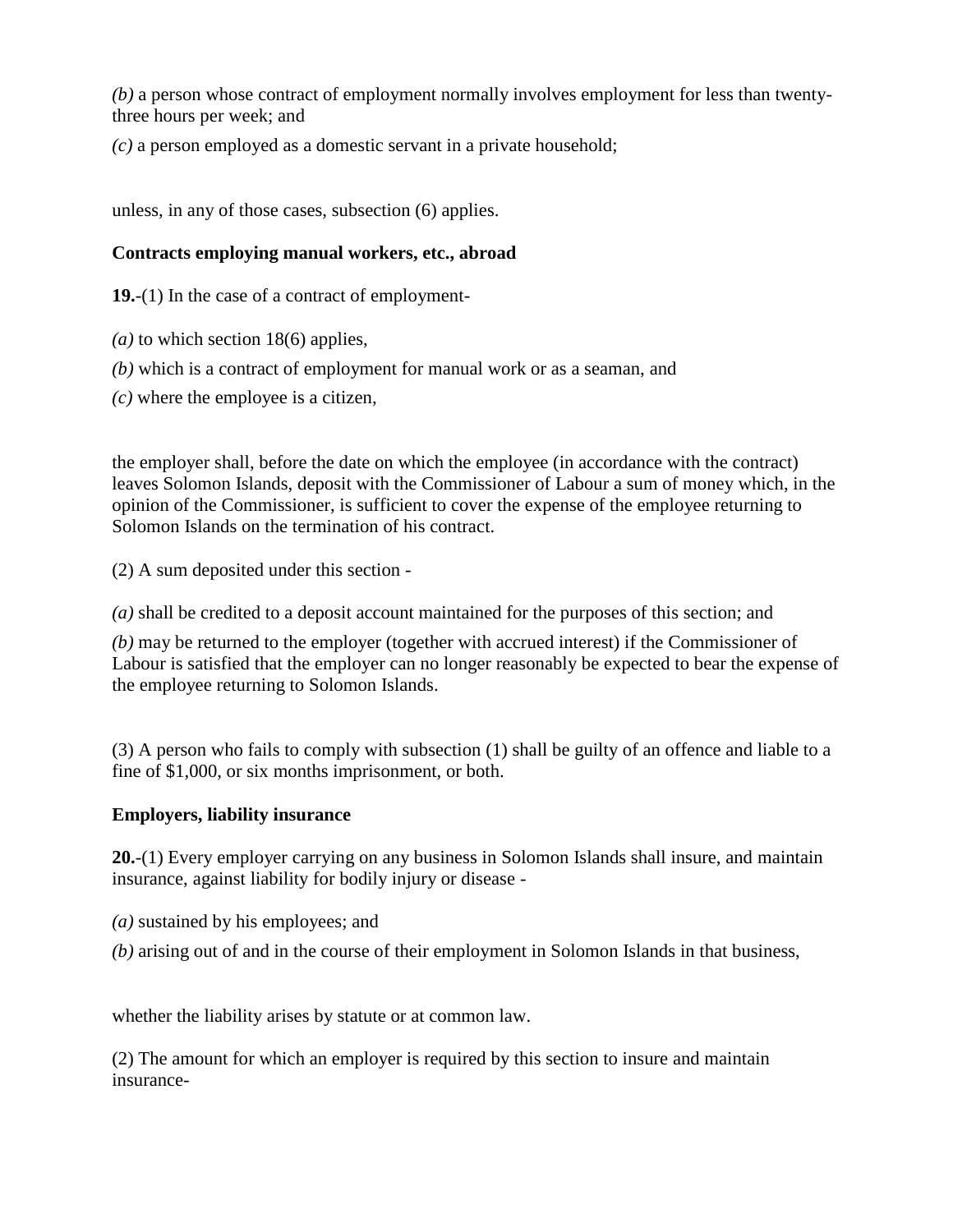*(a)* in respect of claims arising out of one occurrence, shall be \$120,000;

*(b)* in respect of claims relating to any one employee arising out of any one occurrence shall be \$12,000;

or (in either case) such larger sum as may be specified by the Minister by regulations under this section.

(3) The Minister may by regulations provide-

*(a)* that insurance under a policy of insurance which is subject to any conditions or exceptions prohibited by the regulations shall not constitute compliance with sub-section (1);

*(b)* for employers to produce to any person authorised in that behalf by the Minister any certificate of insurance relating to insurance against liabilities mentioned in sub-section (1); and

*(c)* that insurance is not required by this section to be effected by an employer in such cases as may be specified by the regulations or by such class of employer as may be so specified.

(4) A person who, on any day, is required to be insured in accordance with this section and is not so insured shall be guilty of an offence and liable to a fine of \$100.

## **PART V GENERAL**

### **Notice of redundancy, etc.**

**21.**-(1) An employer who at any time after the end of the period of twenty-eight days that begins with the date on which this section comes into force intends to dismiss an employee because of redundancy shall give notice of his intention to the Commissioner of Labour before the beginning of the period of twenty-eight days that ends with the date of dismissal.

(2) An employer who, at any time before this section comes into force or within the period of twenty-eight days that begins with the date on which it comes into force, dismisses an employee because of redundancy, shall give notice of the dismissal to the Commissioner of Labour before the expiry of that period.

(3) An employer who is liable to pay his employee long service benefit shall give notice of that fact to the Commissioner of Labour before the expiry of the period of twenty-eight days that begins with the date on which this section comes into force.

(4) An employer who, without reasonable excuse, fails to comply with this section shall be guilty of an offence and liable to a fine of \$500.

### **Excluded employment**

**22.**-Nothing in Parts II or III or sections 21 or 23 confers any right or imposes any obligation in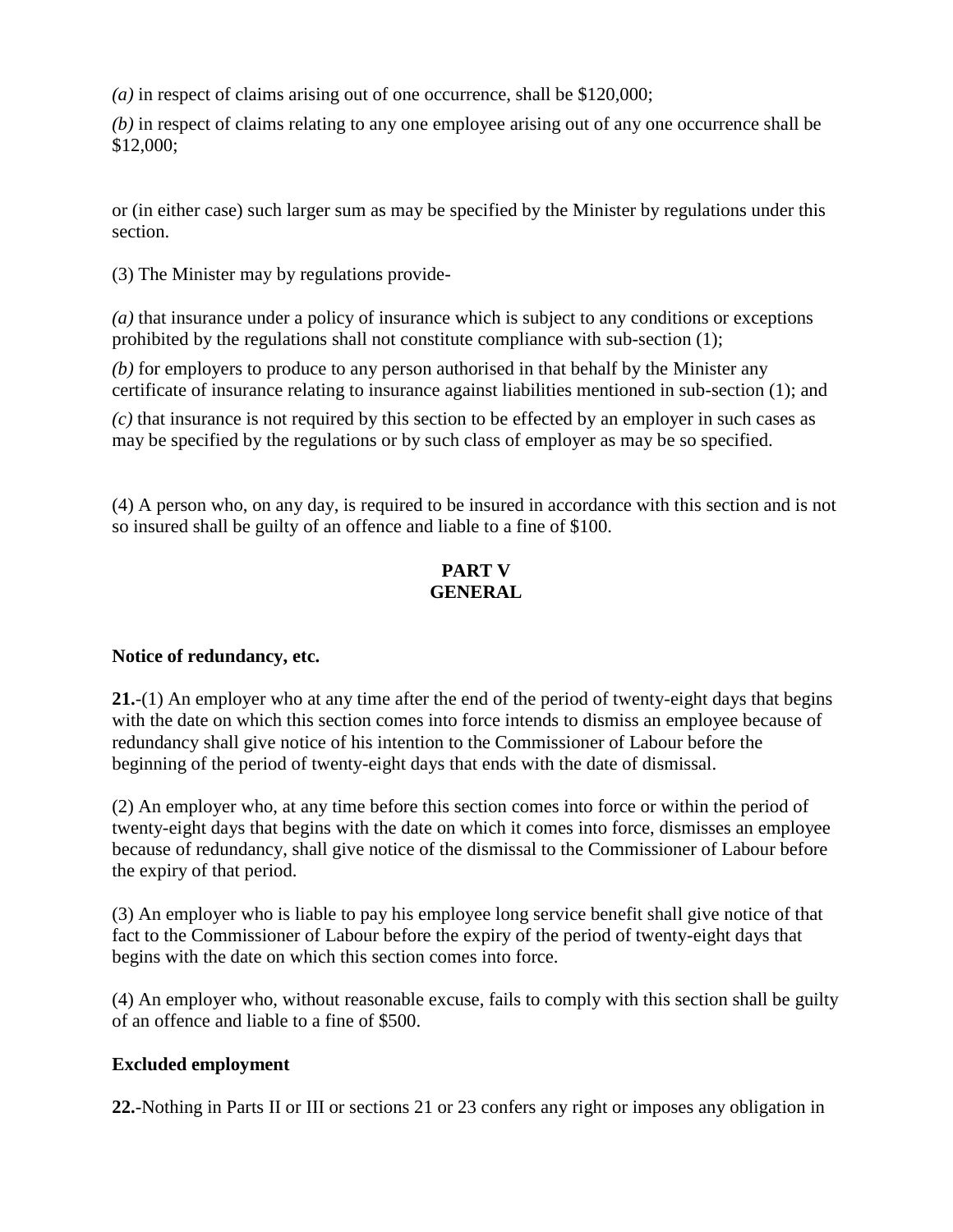respect of a person for any period in which he was employed for a fixed term (whether or not the term might be renewed), unless he is a citizen of Solomon Islands.

### **Government employment**

**23.**-(1) Part II shall have effect (with the necessary modifications of the terms used) in relation to employment by a department of the Government or any other employment by or on behalf of the Crown and to persons in such employment as it has effect in relation to other employment and to employees.

(2) In the case of a person who-

*(a)* does not qualify for long section 13(1), but

*(b)* held a pensionable office (within the meaning of the Pensions Act) for a period of one year or more ending on 1st October 1976,

Cap 107

Part III shall have effect as if he does so qualify and as if he and the Government were employee and employer for the purposes of that Part.

(3) Where a payment of long service benefit falls to be made to a person who -

*(a)* on 1st October 1976, was employed by a department of the Government or otherwise by or on behalf of the Crown, and

*(b)* on the date of payment, is still so employed or is an employee for the purposes of the Solomon Islands National Provident Fund Act,

Cap 109

the payment shall be either in cash commuted, or made into the fund and credited to the account of that person, and the National Provident Fund Act shall have effect as if the payment were a contribution made in respect of him during the financial year in which the payment is made.

(4) In subsection (3), "financial year" and "fund" have the same meanings as in the National Provident Fund Act.

## **Regulation**

**24.-(**1) The Minister may by regulations make administrative and procedural provisions for the purpose of carrying into effect Parts II to IV of this Act.

(2) Where regulations are to be made under this section or sections 10 or 20, the following provisions (and not [section 62](http://www.paclii.org/sb/legis/consol_act/iagpa408/index.html#s62) of the [Interpretation and General Provisions Act\)](http://www.paclii.org/sb/legis/consol_act/iagpa408/) shall have effect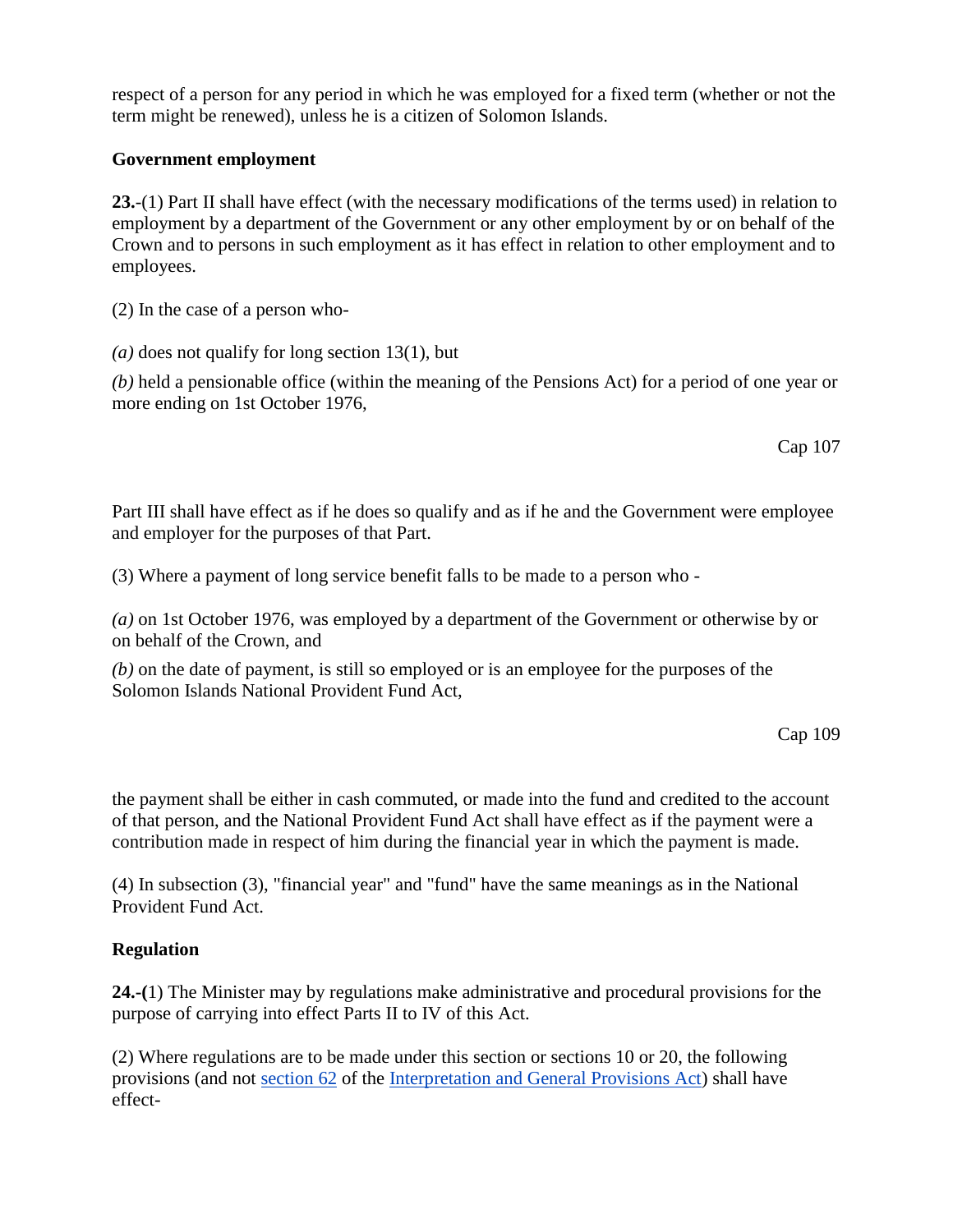*(a)* a copy of the regulations shall be laid before Parliament; and

*(b)* the copy shall be laid before the regulations come into effect; and

*(c)* if, within the period of twenty days beginning with the day on which the copy is laid, Parliament resolves that the regulations be annulled, the regulations shall cease to have effect as from the date of the resolution, but without prejudice to the validity of anything previously done under them or to the making of new regulations.

(3) In reckoning any period of twenty days for the purposes of subsection (2) *(c)*, no account shall be taken of any time during which Parliament is prorogued or dissolved or is adjourned for more than four days.

#### **Supplementary provision**

**25.**-(1) Any provision in any agreement (whether or not it is a contract of employment) shall be void in so far as it purports to exclude or limit the operation of any provision of [Parts II](http://www.paclii.org/sb/legis/consol_act/iagpa408/index.html#p2) and III.

(2) It is hereby declared that the rights conferred by [Parts II](http://www.paclii.org/sb/legis/consol_act/iagpa408/index.html#p2) and III on employees are in addition to any existing rights.

#### **SCHEDULE 1**

 $\overline{\phantom{a}}$ 

[Section 6](http://www.paclii.org/sb/legis/consol_act/iagpa408/index.html#s6)

### **PERIODS OF EMPLOYMENT**

**1**. The employee's period of employment is to be calculated in weeks.

**2.** Any week which does not count under paragraphs 5 to 7 breaks the continuity of the period of employment.

**3**. The provisions of this Schedule apply to periods before 1st October 1976 as they apply to later periods.

**4**. The provisions of this Schedule relate only to employment by one employer.

**5.** (1) Any week in which the employee is employed-

*(a)* for more than half of the normal weekly working hours of the business concerned (that is, working hours excluding overtime); or

*(b)* for twenty-three hours or more,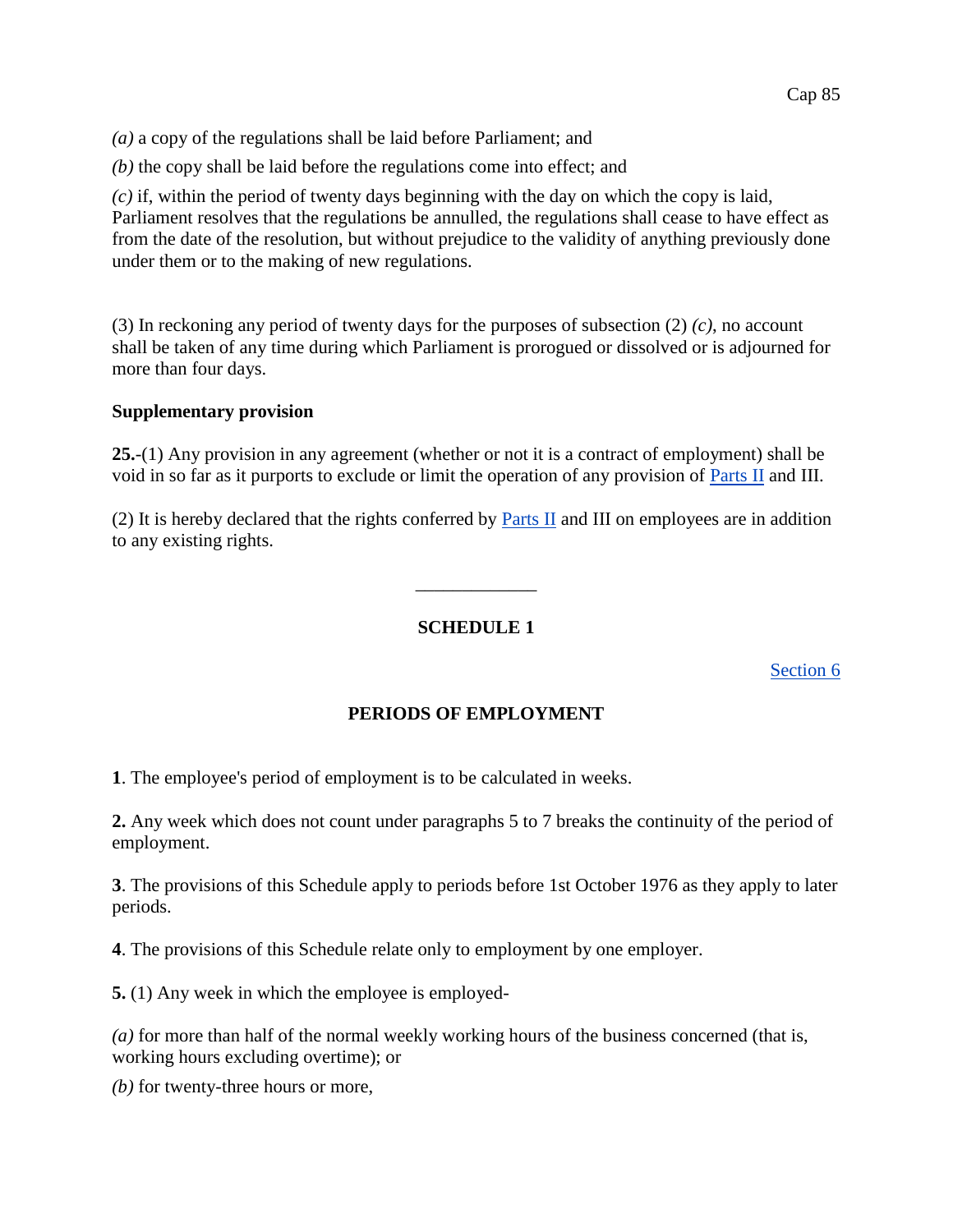shall count in calculating a period of employment.

(2) Any week in which the employee's relations with the employer are governed by a contract of employment which normally involves employment for the hours referred to in sub-paragraph (1) shall count in calculating a period of employment.

**6.** Any week in which the employee is, for the whole or part of the week-

*(a)* incapable of work in consequence of sickness or injury; or

*(b)* absent from work because his employer is temporarily unable to provide work for him; or

*(c)* absent from work in circumstances in which, by arrangement or custom, he is regarded as continuing in the employment of his employer; or

*(d)* absent from work wholly or partly because of pregnancy or confinement,

shall count as a period of employment.

**7.** If an employee returns to work at the end of a period of absence from work taken in accordance with section 42 of the Labour Act (maternity leave), every week of that period shall count as a period of employment.

Cap. 73

**8.** (1) A week does not count in calculating an employee's period of employment if he takes part in a strike (within the meaning of the Trade Disputes Act) in that week; but such a week does not break the continuity of his period of employment unless the strike has been declared unlawful under Part III of the Trade Disputes Act 1976.

Cap. 75

(2) If in the case of any week-

*(a)* the week does not count in calculating a period of employment under this Part, and

*(b)* the employee is absent from work in that week because of a lock-out, the continuity of his period of employment is not broken by that week.

\_\_\_\_\_\_\_\_\_\_\_\_\_\_\_\_\_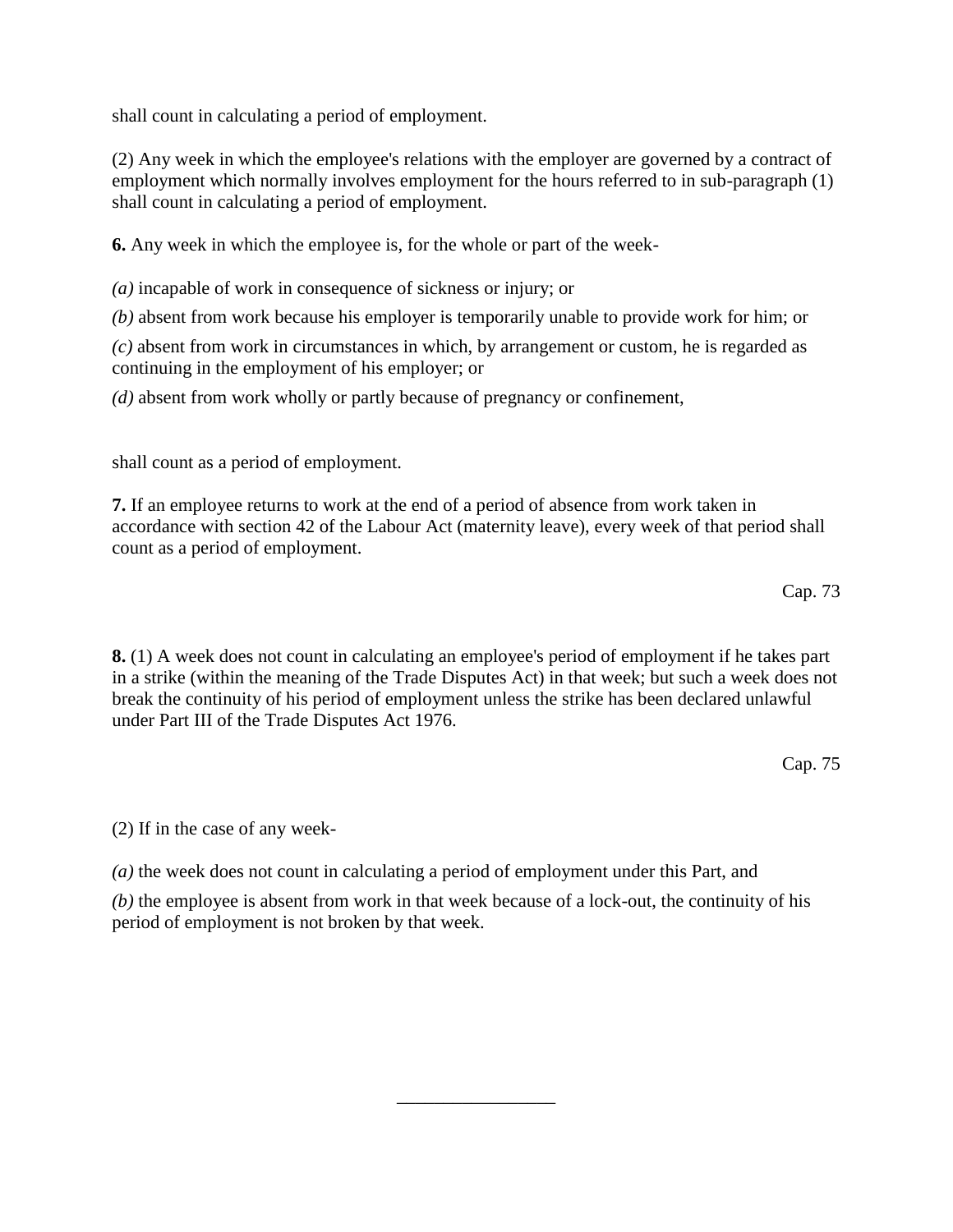#### **SCHEDULE 2**

#### Section 8

#### **SPECIAL CASES**

#### *Case 1: Termination of Contract by Employee*

The employee terminates his contract of employment (with or without notice) in circumstances in which, by reason of the employer's conduct, the employee is entitled to terminate it without notice.

This Part applies as if the contract had been terminated by the employer; so that if either of the facts in section  $4(1)$  exist, the employee may be eligible for a redundancy payment.

#### *Case 2: Change in ownership of business*

There is a change in the ownership of the business, or part of the business, for the purposes of which the employee is employed-

(i) the new owner, with the agreement of the employee, renews his contract of employment or re-engages him so that (but for the change in ownership) section 5 (2) would apply.

(i) This Part applies as if his employment had not been terminated. The employee's period of employment at the time of the renewal or reengagement counts as a period of employment with the new owner, and the change does not break the continuity of his period of employment.

(ii) the new owner makes an offer to the employee which would satisfy section 3(2) if it payment. had been made by the previous owner and the employee unreasonably refuses the offer.

(ii) the employee is not entitled to a redundancy

#### *Case 3: Transfer of business by Act*

The employee's contract of employment is modified by or under an Act of Parliament so as at the time of the modification counted as a to substitute a new employer for the previous employer.

This Part applies as if the period of employment period of employment with the new employer, and the change does not break the continuity of the period of employment.

#### *Case 4: Contract terminated by operation of law*

The employee's contract of employment is terminated by operation of law, either because of an act done on the part of the employer, or because of an event affecting the employer

This Part applies as if the employment had terminated the contract.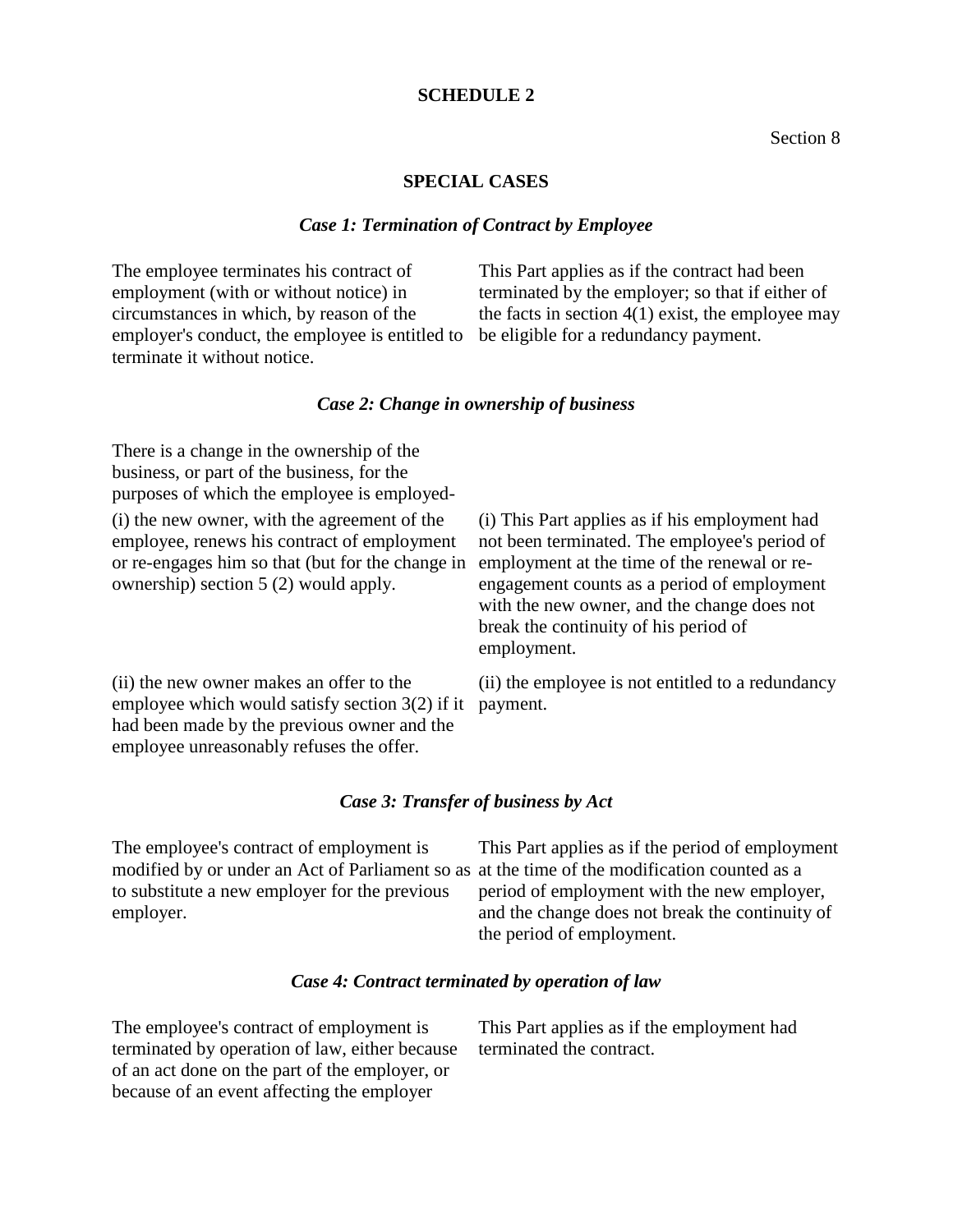(such as his death). (i) If,- (a) his contract of employment is not renewed, or he is not re-engaged, so as to satisfy section 5(2) (or that section is modified by case 2); and (b) the circumstances in which it is not renewed or he is not re-engaged are wholly or partly attributable to the existence of one of the facts in section 4(1). (i) This Part applies as if he had been dismissed because of redundancy. (ii) If the contract is terminated by the death of the employer. (ii) Case 2 shall not apply and, instead, this Part shall apply as if the deceased and his personal representatives were one and the same person, but subject to the following modifications- (a) in sections  $3(2)$  (a) and  $5(2)$  (a) leave out "before the ending of his employment under the previous contract" and (b) in sections  $3(2)$  (c) and  $5(2)$  (b) for "four weeks" substitute "eight weeks".

#### *Case 5: Re-engagement after an interval*

The employee is re-engaged or his contract is renewed under section 5(2) with effect from a date after the ending of his employment under the previous contract.

The period of the interval shall count as a period of employment

#### *Case 6: Re-engagement by an associated employer*

The employee is dismissed by his employer but This Part (and in particular sections 3 and 5) his contract is renewed or he is re-engaged by an associated employer or he is offered renewal employer were one and the same person. or re-engagement by the associated employer.

applies as if the employer and the associated

#### *Case 7: Domestic service*

The employee is employed as a domestic servant in a private household.

This Part (except case 2) shall apply as if the household were a business and the maintenance of the household were the carrying on of that business by the employer.